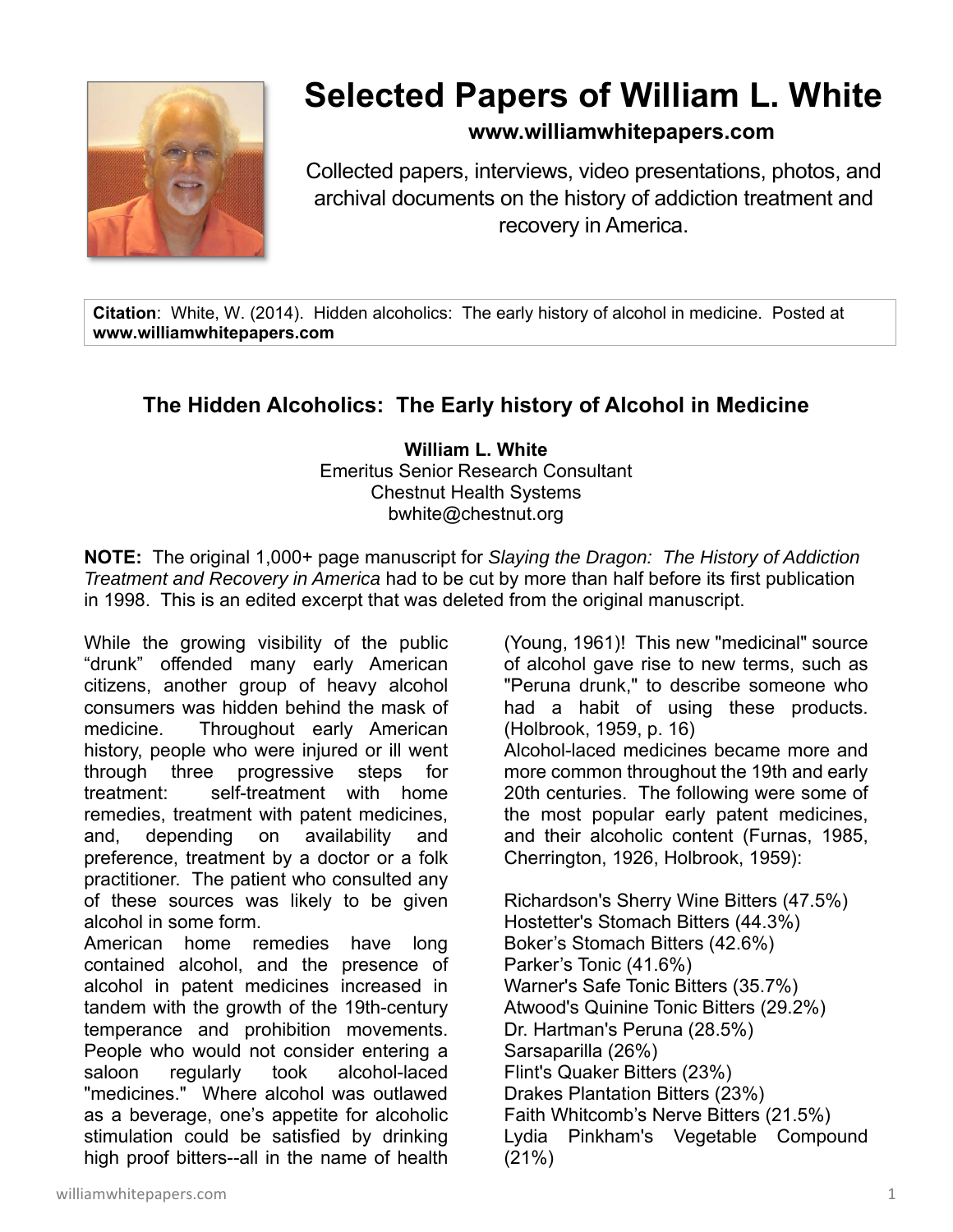Patent medicines that claimed to contain no alcohol often contained a considerable percentage of alcohol. Even products that would later be known as temperance drinks had high alcohol content. Take for example the aggressively marketed Lydia Pinkham's Vegetable Compound. (Young, 1953, 1961). The Pinkham compound, first commercially distributed in 1875, started out at 18% alcohol by volume--with claims that the alcohol was used only as a "preservative." The percentage of alcohol rose to 21% and then dropped to 15% in 1915 as prohibition looked more and more likely. The presence of alcohol in the compound did nothing to stop its highly visible and ironic endorsement by members of the Woman's Christian Temperance Union (Burton, 1949).

Some advertisers blatantly lied about the contents of their product. Hooflander's German Bitters, with its 25%-alcohol content, was advertised as "entirely vegetable and free from alcoholic stimulant" (Furnas, 1965, p. 181). The Great Sulphur Bitters distributed by A.R. Ordway and Company warned the public about "cheap rum drinks which are called medicine" but then featured temperance leaders to promote a product that was 21% alcohol (Holbrook, 1959, p. 159). Paine's Celery Compound at 21% alcohol content was often promoted by testimonials from members of the clergy (Calhoun, 1976).

Alcohol was also approved for use in mainstream medicine, but perhaps not as much as the popular image of the time would suggest. In her study of the use of alcohol as a medicine between 1790 and 1860, Sarah Williams suggests that the popular image of early doctors regularly dosing their patients with alcoholic remedies has been exaggerated. While alcohol was used as a medicine, it was nowhere near as popular as calomel (which contained the highly toxic mercury), opium, or treatments designed to flush sickness out of the body, including bloodletting and the use of medicines that would induce vomiting or diarrhea (Williams, 1980).

Alcohol was used in different ways in early American medicine. The first American Pharmacopoeia, published in 1820, contained formulas for nine wine-based medicines. These included Wine of Ipecac, Wine of Opium (Sydenham's Laudanum), and Wine of Tobacco. In 1850, brandy and whiskey preparations were officially added to the Pharmacopoeia (Lucia, 1963). Alcohol was also used as a base in tinctures—other drugs suspended in alcohol--such as tinctures of opium and quinine. It was recommended by itself to aid digestion, prevent goiter, ward off fever, and to relieve pain. It was also recommended as a remedy for certain diseases and injuries. An 1855 medical journal tells the tale of a man who drank six quarts of whiskey, successfully warding off the effects of snakebite. (Fleming, 1975)

Alcohol was given to women after childbirth to help stimulate the flow of milk, until this practice came under heavy criticism by physicians. The practice of dosing children with alcohol-laced medicines also earned a bad reputation during the second half of the 19th century (Williams, 1980).

By the mid-19th century, the growing awareness of alcohol-related problems called into question the use of alcohol in medicine. For more than a century, the medical field debated whether or not alcohol had an appropriate role in medicine. The use of alcohol in medicine came under increasing attack during the drive toward prohibition. Between 1872 and 1886, the American Medical Association's (AMA) House of Delegates passed four separate resolutions discouraging the use of alcoholic beverages in medicine. Still, a 1922 AMA poll of physicians showed that alcohol continued to be used as a medicine for conditions ranging from heart attack and diabetes to snake bite (AMA, 1922, 47-57).

The widespread use of medicines that were really alcoholic drinks in disguise created a problem quite different from that of the highly visible Skid Row alcoholic. It created a